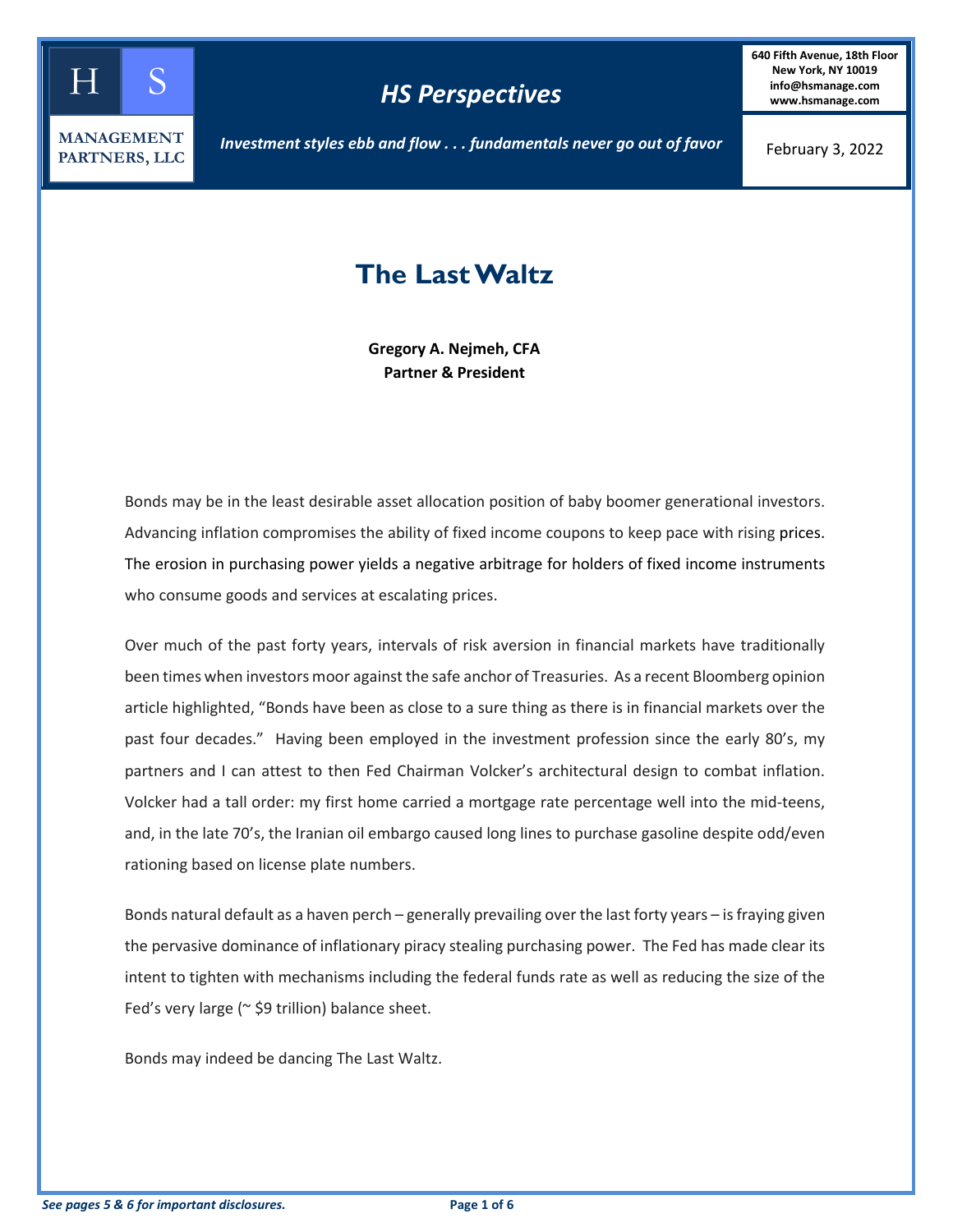

The chart from Strategas is illustrative.

Against this backdrop, and amidst the disruptive force of a global pandemic, the mantle of the human experience is mounted with everything digital. Well established trends – e-commerce, digital communication, social media – and pandemic necessitated applications – virtual health care, Microsoft Teams, e-commerce, the inexorable migration to the Cloud, higher price realizations becoming a more common element of enterprise revenue derivations – have been dramatically amplified in the past twenty-four months.

So too has the rise of novel digital conduits – Bitcoin, Dogecoin, Ethereum, NFT's, et al. – a fascination that has left yours truly more than a little baffled. More comprehensible to me (albeit no less baffling) has been the advance in SPAC's as a form factor, and the "democratization" of finance courtesy of Reddit, Robinhood, and others. (See [HSMP Year End 2021 Investment Perspective](https://www.hsmanage.com/fourth-quarter-2021-investment-perspective/) and our thought pieces: [The Signal, The](https://www.hsmanage.com/the-signal-the-noise/) Noise and [Behind the Wheel](https://www.hsmanage.com/behind-the-wheel/) available at [www.hsmanage.com](http://www.hsmanage.com/) and HSMP's LinkedIn page which users can select to follow at [HSMP.](https://www.linkedin.com/company/hs-management-partners-llc/posts/?feedView=all&viewAsMember=true))

As the sun set on January – a difficult start to the year by many measures – the chill across more speculative pockets of the equity market and traditionally more stable fixed income markets was broadly experienced.

Those entrusted with stewardship over client assets are faced with the challenge of how to allocate capital in a climate where it seems that an old reliable asset class is reliable no more.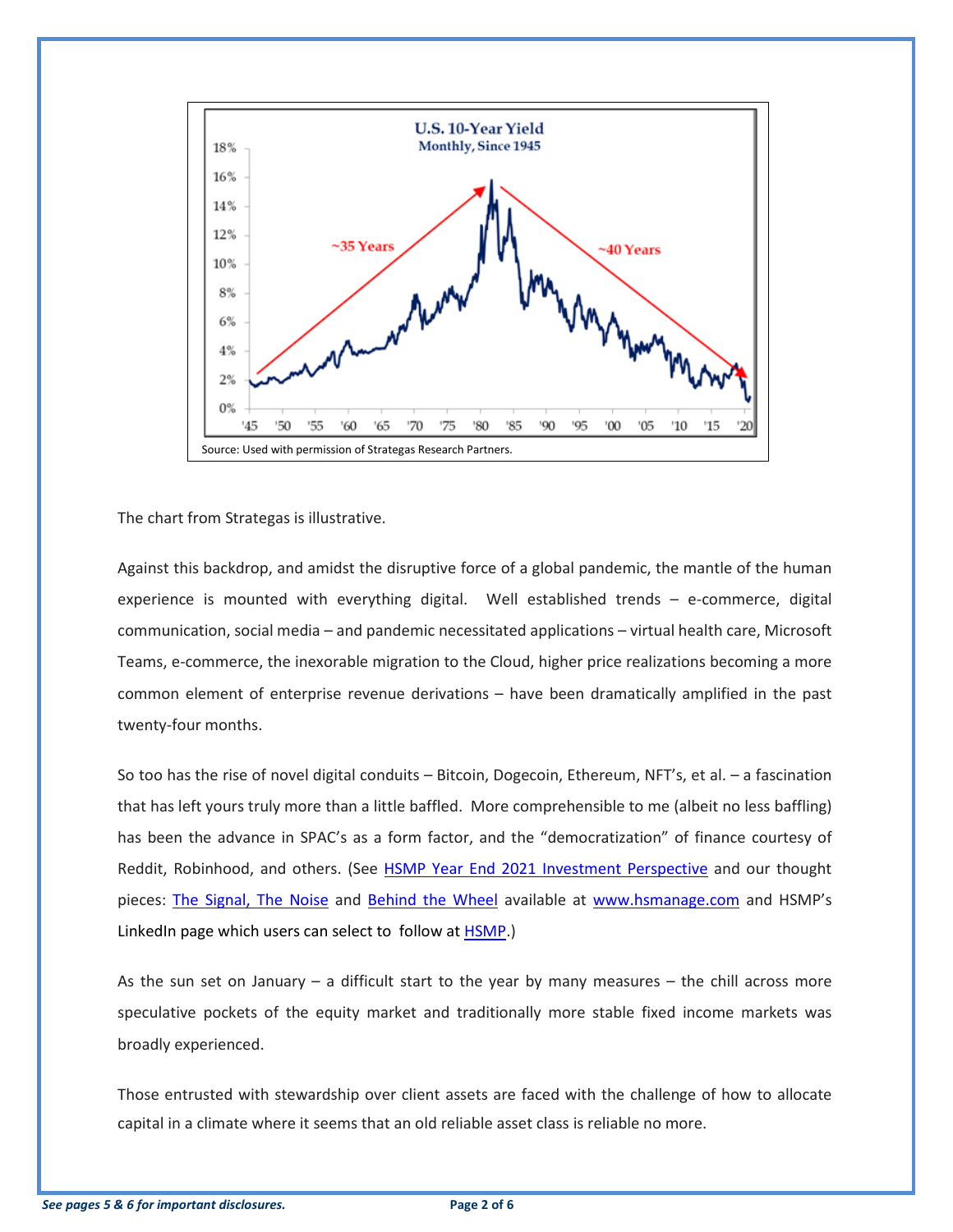#### **No FEAR**

Rising yields generally compress equity valuation multiples. Core to capital asset pricing models (CAPM) is the risk-free rate to which a risk premium is added, and the sum used as a factor to discount future cash flows. The higher the discount rate, the lower the present value associated with future cash flows; hence, the lower the valuation assigned equity securities.

Economist's toil over the barrage of signals about the direction of output and consumption, arraying discrete data points into a collage that ultimately produces a conclusively precise (if often inaccurate) forecast. Such pronouncements are widely circulated, the culmination of their craft, the manifestation of their raison d'être. In my own mind, I think of it as the economics club to which I colloquially refer in this piece as FEAR (Full Employment Act Rationalization).

FEAR is compelling, FEAR sways markets, FEAR has its place: amidst our bottom up, enterprise specific analysis, we at HSMP recognize that the Macro matters. And we particularly value the work of several economic research partners and have routinely used the insights of Strategas in our work. Within the context of FEAR, however, we opt for trust in a process that we believe has served clients generally well over time.

Is the 10-year likely to settle at 2%, 3%, 5%, sleep at 1.8%, or suggest something more sinister with a return below 1%? It is of course difficult to discern where rates will settle, even among the firms we admire and who specialize in economic forecasting. Where we toil – where the discipline and trust in our process meets FEAR – is the derivative effects of yields on the CAPM, and how business models, cash flows, and valuations may be affected.

#### **The HSMP playbook: The Band Plays On**

At HS Management Partners', we tune our instruments the same way every day, just as we've done since inception (and as we excitedly await our pending fifteen-year anniversary effective 3/31/22). While we appreciate the importance of FEAR, allowing fear to control our emotions and influence our investment judgements is not a productive strategy.

What has worked for us has been a consistent philosophy and approach to managing client assets: identifying quality business models that we are proud to own; assembling those businesses into a concentrated portfolio of 20-25 securities; advancing the portfolio earnings and cash flow stream in a consistent, visible manner; and being disciplined with respect to valuation. (For additional commentary on our thoughts about valuation, please refer to our thought piece[, Behind the Wheel.](https://www.hsmanage.com/behind-the-wheel/))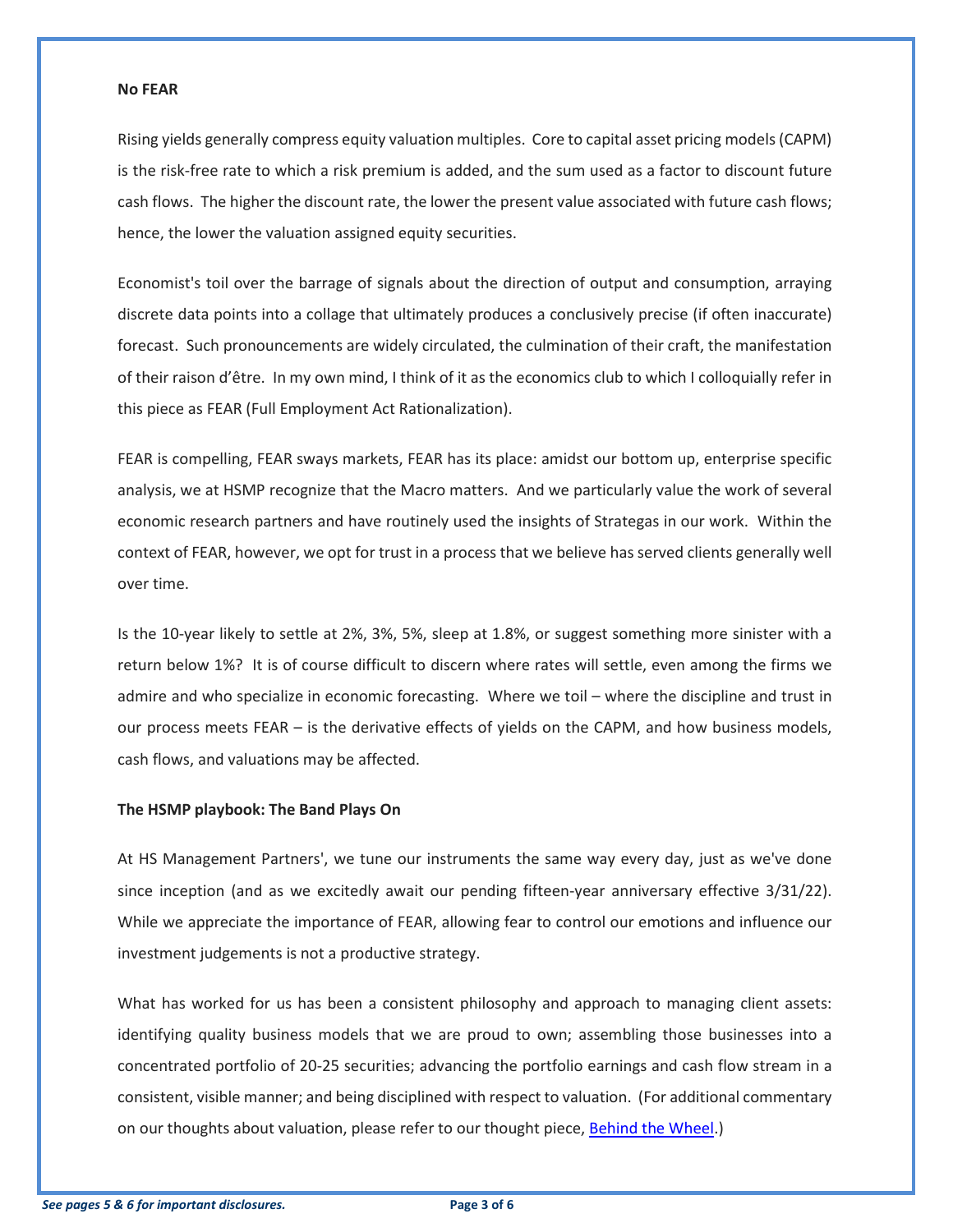We think it is reasonable to anticipate that returns prospectively will be lower than the outsized gains the market has realized in the past twenty-four months. In our view, rising rates, reduced central bank liquidity, and a glide path toward sustainable growth in the face of heightened geopolitical risk and a still pervasive global health crisis seemingly translate to lower returns as we move ahead. In this environment, we believe it is important to own companies that are well-managed, financially strong, and increasing their relevancy within the industries in which they compete.

Owning relevant businesses is a constant pursuit at HSMP and a central tenet of our philosophy. We take a multi-dimensional approach – across the growth continuum from established to rapid growers, down the market cap scale, and with a willingness to own non-U.S. domiciled businesses provided our qualitative standards are satisfied.

All things considered, and in a world where some of the more reliable instruments of the past four plus decades may no longer offer the same refuge (and where the January swoon took the bloom off the speculative rose), we feel good about what we own and the underlying valuation of HSMP's Concentrated Quality Growth Portfolio.

| <b>Weighted Earnings Portfolio Metrics</b> |       |  |  |  |  |  |  |  |  |
|--------------------------------------------|-------|--|--|--|--|--|--|--|--|
| FTM Estimated P/E                          | 20.5x |  |  |  |  |  |  |  |  |
| FTM Earnings Yield                         | 4.9%  |  |  |  |  |  |  |  |  |
| Current 10-Year Bond Yield                 | 1.8%  |  |  |  |  |  |  |  |  |
| Earnings Yield/Bond Yield                  | 2.7x  |  |  |  |  |  |  |  |  |
| Indicated Dividend Yield                   | 1.6%  |  |  |  |  |  |  |  |  |

*Based on HSMP estimates as of 1/31/22. See page 6 for more information.*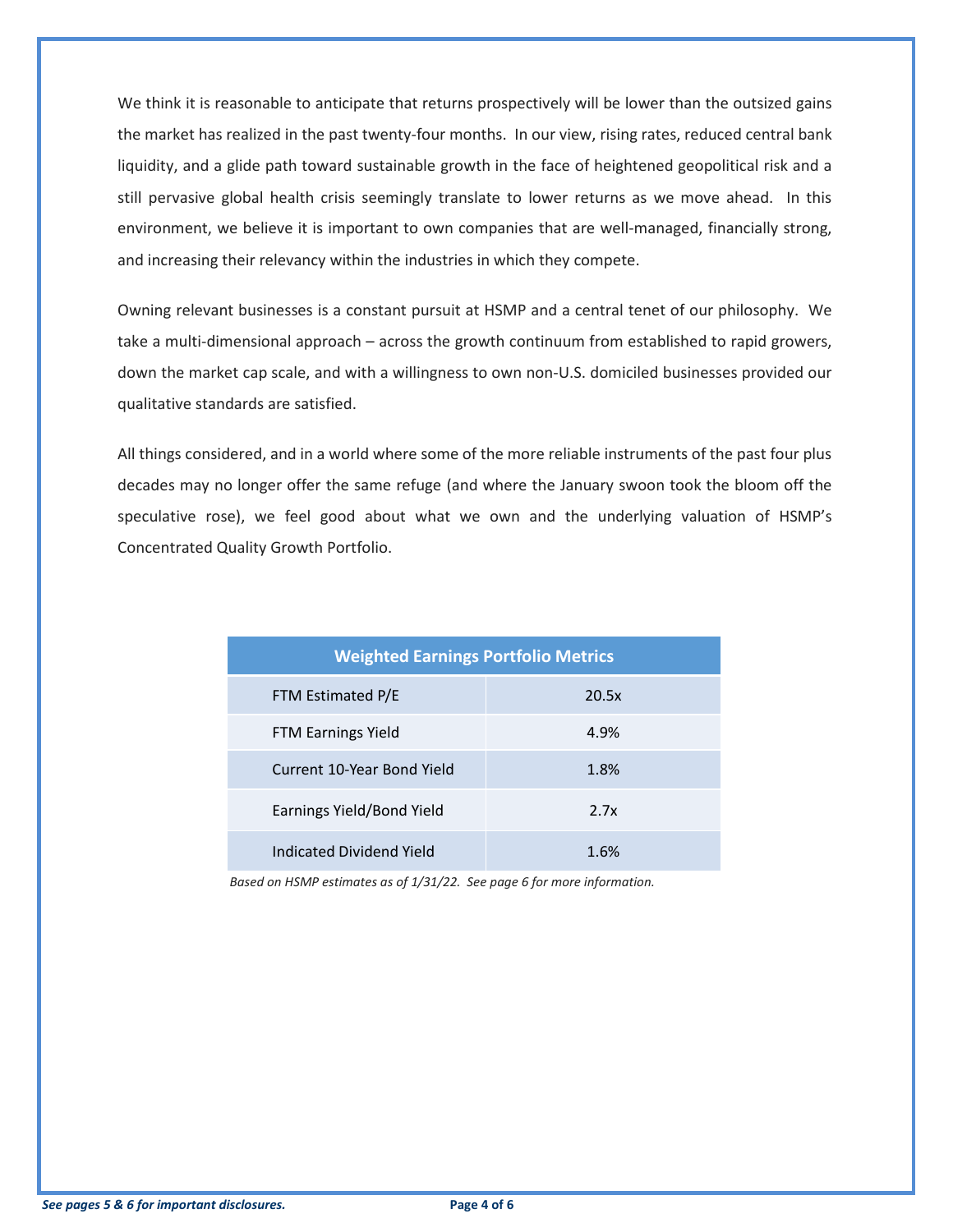#### **HS Management Partners, LLC**

| . <i>.</i>  |                             |                                      |                              |          |                         |                            |                                          |                                             |                                        |                     |                                          |
|-------------|-----------------------------|--------------------------------------|------------------------------|----------|-------------------------|----------------------------|------------------------------------------|---------------------------------------------|----------------------------------------|---------------------|------------------------------------------|
|             | <b>Firm</b>                 |                                      | Composite                    |          |                         | <b>Performance Results</b> |                                          |                                             | <b>3-Year Annualized Std Deviation</b> |                     |                                          |
| Year<br>End | <b>Assets</b><br>(millions) | <b>Assets</b><br>(USD)<br>(millions) | Number of<br><b>Accounts</b> | Gross    | Composite<br><b>Net</b> | S&P 500 <sup>®</sup>       | <b>Russell</b><br>$1000^\circ$<br>Growth | Composite<br><b>Dispersion</b><br>(Std Dev) | <b>Composite</b><br><b>Gross</b>       | <b>S&amp;P 500®</b> | <b>Russell</b><br>$1000^\circ$<br>Growth |
| 2021        | 3,927                       | 3.813                                | 281                          | 31.43%   | 30.51%                  | 28.71%                     | 27.60%                                   | .64                                         | 19.31                                  | 17.17               | 18.17                                    |
| 4Q21        | 3,927                       | 3.813                                | 281                          | 10.76%   | 10.57%                  | 11.03%                     | 11.64%                                   | .56                                         | 19.31                                  | 17.17               | 18.17                                    |
| 3Q21        | 3,650                       | 3,554                                | 285                          | $-1.14%$ | $-1.32%$                | 0.58%                      | 1.16%                                    | .09                                         | 19.88                                  | 18.55               | 19.91                                    |
| 2Q21        | 3,791                       | 3,695                                | 284                          | 10.65%   | 10.46%                  | 8.55%                      | 11.93%                                   | .05                                         | 19.51                                  | 18.26               | 19.52                                    |
| 1Q21        | 3,559                       | 3,425                                | 277                          | 8.47%    | 8.29%                   | 6.17%                      | 0.94%                                    | .07                                         | 19.49                                  | 18.14               | 19.14                                    |
| 2020        | 3,491                       | 3,341                                | 284                          | 14.70%   | 13.88%                  | 18.40%                     | 38.49%                                   | .14                                         | 19.75                                  | 18.53               | 19.64                                    |
| 2019        | 3,566                       | 3,478                                | 280                          | 38.12%   | 37.13%                  | 31.49%                     | 36.39%                                   | 1.13                                        | 11.29                                  | 11.93               | 13.07                                    |
| 2018        | 3,145                       | 2,967                                | 259                          | $-4.42%$ | $-5.07%$                | $-4.38%$                   | $-1.51%$                                 | .28                                         | 10.04                                  | 10.80               | 12.12                                    |
| 2017        | 4,028                       | 3,840                                | 236                          | 33.87%   | 33.06%                  | 21.83%                     | 30.21%                                   | .46                                         | 9.61                                   | 9.92                | 10.54                                    |
| 2016        | 3,446                       | 3,269                                | 199                          | 6.92%    | 6.25%                   | 11.96%                     | 7.08%                                    | .10                                         | 10.72                                  | 10.59               | 11.15                                    |
| 2015        | 3,143                       | 3,014                                | 176                          | 3.94%    | 3.32%                   | 1.38%                      | 5.67%                                    | .81                                         | 11.03                                  | 10.48               | 10.70                                    |
| 2014        | 3,295                       | 3,193                                | 148                          | 13.06%   | 12.39%                  | 13.69%                     | 13.05%                                   | .26                                         | 9.85                                   | 8.98                | 9.59                                     |
| 2013        | 2,392                       | 2,298                                | 136                          | 31.76%   | 31.04%                  | 32.39%                     | 33.48%                                   | .09                                         | 12.26                                  | 11.94               | 12.18                                    |
| 2012        | 1,622                       | 1,616                                | 94                           | 28.86%   | 28.16%                  | 16.00%                     | 15.26%                                   | .15                                         | 13.82                                  | 15.09               | 15.66                                    |
| 2011        | 884                         | 880                                  | 72                           | 5.55%    | 5.00%                   | 2.11%                      | 2.64%                                    | .11                                         | 15.81                                  | 18.70               | 17.76                                    |
| 2010        | 531                         | 528                                  | 46                           | 17.13%   | 16.44%                  | 15.06%                     | 16.71%                                   | .28                                         | 19.54                                  | 21.85               | 22.11                                    |
| 2009        | 292                         | 290                                  | 32                           | 35.91%   | 35.06%                  | 26.46%                     | 37.21%                                   | .33                                         |                                        |                     |                                          |
| 2008 **     | 172                         | 152                                  | 27                           | (34.49%) | (34.80%)                | (37.00%)                   | (38.44%)                                 | N.A.                                        |                                        |                     |                                          |
| 2007*       |                             | 6                                    | 5 or fewer                   | 16.84%   | 16.08%                  | 4.83%                      | 10.51%                                   | N.A.                                        |                                        |                     |                                          |

### **GIPS© Report**

\* Performance shown for 2007 is from April 1, 2007 through December 31, 2007.

\*\* HS Management Partners, LLC charges its fees quarterly in arrears and therefore no significant fees were charged to client accounts in the first quarter

of 2008. Had a modeled fee of 0.90% per annum been applied, the net of fee return for the first quarter of 2008 would be (10.82%).

N.A. - Information is not statistically meaningful due to an insufficient number of portfolios (5 or fewer) in the Composite for the entire year.

The HS Management Partners Concentrated Quality Growth Composite includes all fully discretionary, actively managed, fee paying accounts which employ our style of investing in 20-25 quality growth businesses. These accounts must have a market value exceeding \$500,000 at the time of initial inclusion in the Composite and have a market value exceeding \$300,000 to maintain inclusion.

Accounts that have contributions/withdrawals of greater than 10% of their market value (at the time of the cash flow) shall be excluded from Composite membership. Accounts that are not actively managed according to the intended strategy are excluded at the end of the last full day in which they last met the inclusion criteria. Accounts are reinstated into the Composite on the first day after the account again meets our inclusion criteria. Prior to April 1, 2009, our inclusion and exclusion criteria were applied on a monthly basis, rather than daily. There are accounts paying zero commissions included in the Composite. Additional information regarding the treatment of significant cash flows is available upon request. Also available upon request are policies for valuing investments, calculating performance, and preparing GIPS Reports.

For benchmark purposes, the Composite is compared to the S&P 500® and Russell 1000® Growth indices, however, the Composite may contain securities not represented in either or both indices. The HS Management Partners Concentrated Quality Growth Composite was created January 1, 2008 (the inception date of the Composite was April 1, 2007). Prior to January 1, 2008 the accounts in the Composite were non-fee paying individual accounts managed by Harry Segalas in accordance with HS Management Partners' investment policies, becoming HS Management Partners accounts in December 2007.

The Composite Dispersion presented is an asset-weighted standard deviation calculated using gross performance results for accounts included within the Composite for the entire period. In addition, gross performance results are used to calculate the 3-year annualized standard deviation.

HS Management Partners, LLC claims compliance with the Global Investment Performance Standards (GIPS®) and has prepared and presented this report in compliance with the GIPS standards. HS Management Partners, LLC has been independently verified for the period January 1, 2008 through December 31, 2021. A firm that claims compliance with the GIPS standards must establish policies and procedures for complying with all the applicable requirements of the GIPS standards. Verification provides assurance on whether the Firm's policies and procedures related to composite, as well as the calculation, presentation, and distribution of performance, have been designed in compliance with the GIPS standards and have been implemented on a firm-wide basis. The Concentrated Quality Growth Composite has had a performance examination for the periods January 1, 2008 through December 31, 2021. The verification and performance examination reports are available upon request.

GIPS® is a registered trademark of CFA Institute. CFA Institute does not endorse or promote this organization, nor does it warrant the accuracy or quality of the content contained herein.

The performance track record from April 1, 2007 through December 31, 2007 has been examined by Ashland Partners & Company, LLP and meets the portability requirements of the GIPS® standards. A copy of their report is available upon request.

HS Management Partners, LLC is an independent SEC registered investment advisor (SEC registration does not imply a certain level of skill or training). The Firm maintains a complete list and description of composites, which is available upon request. Results are based on fully discretionary accounts under management, including those accounts no longer with the Firm. Past performance is not indicative of future results.

The U.S. Dollar is the currency used to express performance. When international ordinary shares or ADRs are held in portfolios in the Composite, performance is shown net of foreign withholding taxes. Returns are presented gross and net of management fees and include the reinvestment of all income. Net of fee performance was calculated using actual management fees. Prior to January 1, 2008, a representative fee of 0.90% annually was applied to the individual accounts in the Composite managed by Harry Segalas. Additional information regarding the policies for calculating and reporting returns is available upon request. Policies governing compliance with the GIPS® Standards were followed in establishing HS Management Partners' performance record and the accounts to be included therein. In that regard, certain individual accounts managed by Harry Segalas were excluded from the Composite because of material differences in the management style of those accounts and HS Management Partners' investment policies. The GIPS® standards were applied retroactively for the purposes of computing 2007 performance and are being applied prospectively in a consistent manner.

Investment advisory fees are charged as a percentage of on an account's assets under management. The annual fee schedule for accounts that are at least \$10 million under management is as follows: 0.90% on first \$25 million, 0.70% on next \$25 million and 0.50% on the balance. Accounts below \$10 million pay the greater of 1% or \$10,000. Actual investment advisory fees may deviate from the above fee schedule at the Firm's sole discretion. Please refer to our Form ADV for more information related to our fees.